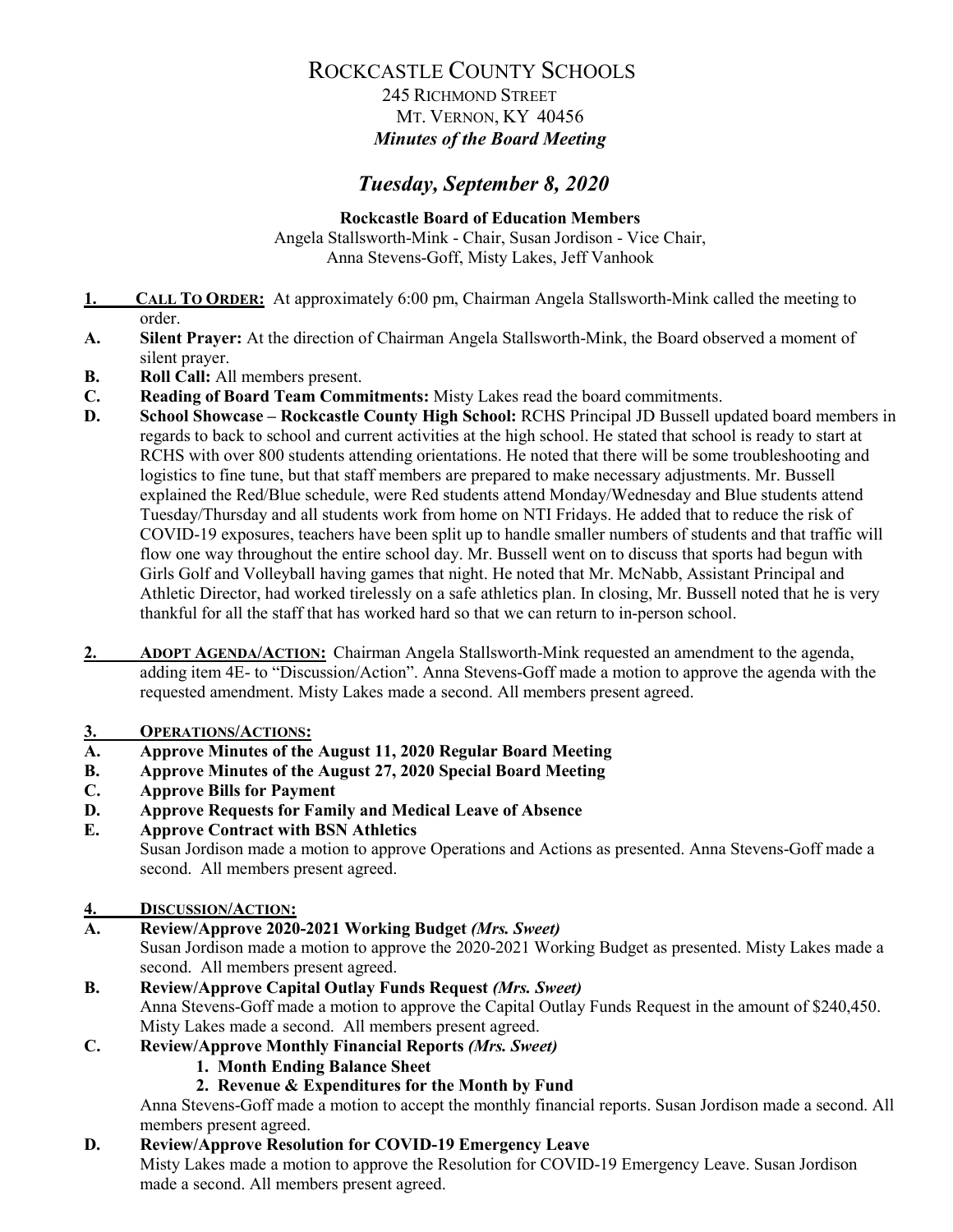### 245 RICHMOND STREET MT. VERNON, KY 40456 *Minutes of the Board Meeting*

## *Tuesday, September 8, 2020*

#### **Rockcastle Board of Education Members** Angela Stallsworth-Mink - Chair, Susan Jordison - Vice Chair, Anna Stevens-Goff, Misty Lakes, Jeff Vanhook

### **E. Review/Approve Sports Streaming Contract**

Anna Stevens-Goff made a motion to accept the Sports Streaming Contract. Jeff Vanhook made a second. All members present agreed.

**5. DISCUSSION/REVIEW:**

### **A. Review Superintendent's Personnel Action Report** *(Appendix A)*

#### **6. DEPARTMENT REPORTS**

#### **Marcus Reppert – Student Services**

- MyRock Online has about 950 students enrolled. Student trainings began on August  $4<sup>th</sup>$  and wrapped up on Friday, September 4<sup>th</sup>. MyRock Online students are required to work 4 hours per day and are monitored by RCS staff.
- Telehealth services will be available at RCMS and RCHS and includes services to our MyRock Online students.
- Flu shots are available for all students. Parents must complete a permission form for their child to receive the vaccine.
- Seven homeschool families have returned to our district. Students are tested when they return so that we know what grade level they are prepared for. There were approximately 100 homeschools in Rockcastle County when COVID-19 started.

#### **Jennifer Mattingly – Instruction/Assessment**

- There will be an ACT make-up day in October for dates missed in the spring.
- We are still unsure of how state assessment will look for the 2020-2021 school year. Last year's assessment was waived.
- iReady and ReadyMath diagnostic screeners will be given to all students. We will administer these when inperson classes resume. MyRock Online students will also have to take these screeners and we will work out a plan that works best for them. Teachers can also access lessons from these programs and add them to their Google Classroom.

#### **Jenny Sweet - Finance**

• Continuing to prepare for annual financial audit which will occur October 7-8.

#### **Ken Hopkins – Transportation**

- Working with Food Service Department to establish food delivery routes to over 40 sites in the community
- Working on the logistics and requirements for athletics transportation

#### **Jason Coguer – Preschool/Special Education/Instruction**

- Working with teachers on Google Classroom training and other update trainings.
- Teachers will be asked to continue using Google Classroom even after we resume in-person classes.

### **Jamie Saylor – Food Service**

• A partnership between the Food Service Department and Transportation department has created the Rocket Refuel school meals program and will provide meals to students at over 40 community sites each day during NTI.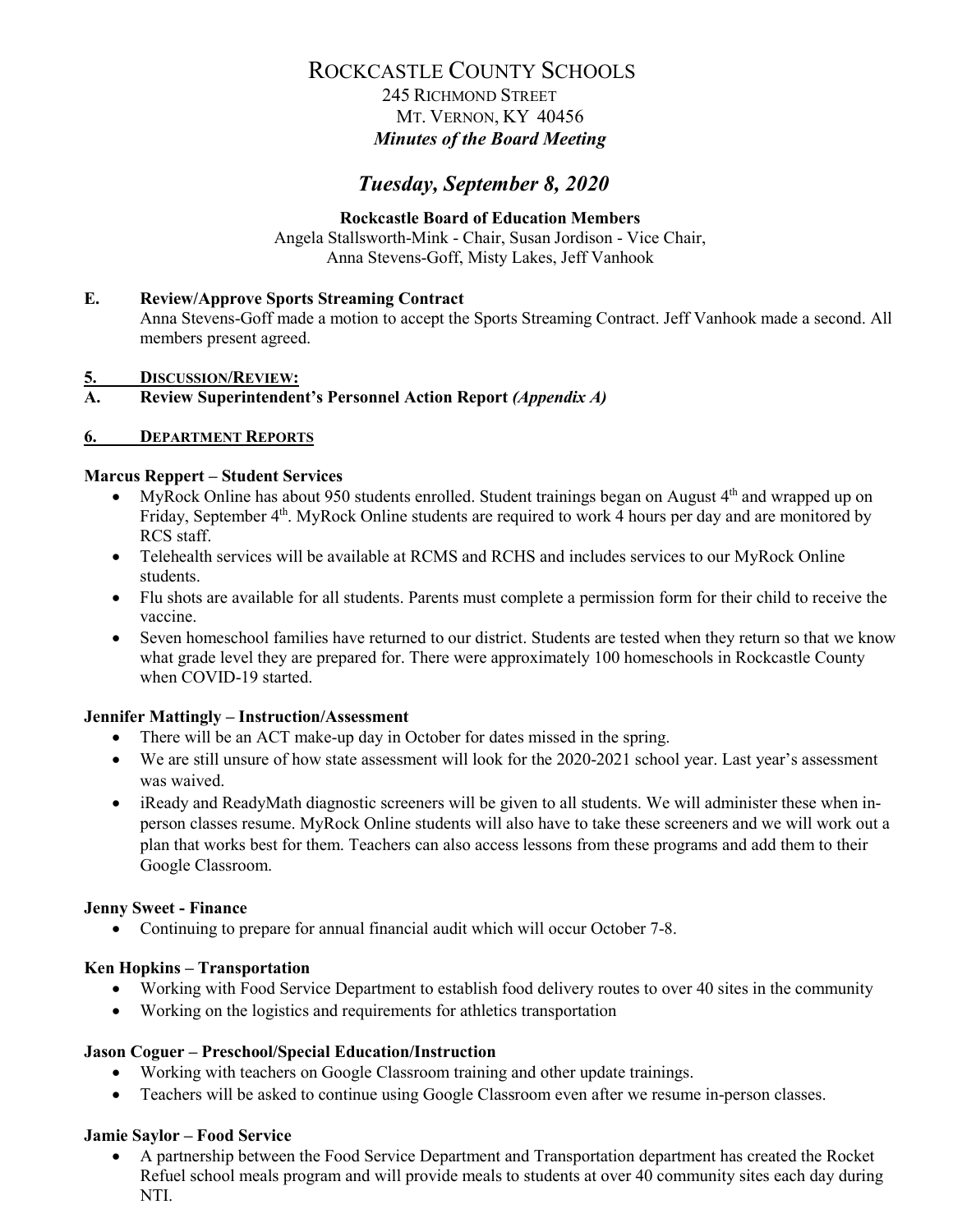### 245 RICHMOND STREET MT. VERNON, KY 40456 *Minutes of the Board Meeting*

## *Tuesday, September 8, 2020*

#### **Rockcastle Board of Education Members** Angela Stallsworth-Mink - Chair, Susan Jordison - Vice Chair, Anna Stevens-Goff, Misty Lakes, Jeff Vanhook

#### **Brandon Reynolds - Technology**

• Created a Help Desk for families to call if they need assistance with virtual learning/Chromebooks.

#### **7. SUPERINTENDENT COMMUNICATION:**

- Superintendent Ballinger presented an updated 30/60/90 Plan to board members and has been revised to show items that have been completed. A working sessions will be scheduled for later in October.
- KSBA Regional Fall Meeting will be held virtually on September 22 at 6:00 and all members are registered.
- Superintendent Ballinger expressed her thanks to board members for their support during this time and noted that she is also proud of our staff and the work they have done to make it possible to begin school.

#### **8. BOARD COMMENTS:**

- Ann Stevens-Goff expressed her thanks to all staff in the work done to prepare for school.
- Misty Lakes expressed her thanks to all staff and for keeping kids first in the decision making process.
- Angela Stallsworth Mink added that she also appreciates all of the hard work.
- **9. ADJOURNMENT:** Motion to adjourn by Jeff Vanhook at 7:46 p.m. Anna Stevens-Goff made a second. All members present agreed.

*Angela Stallsworth-Mink, Board Chair Carrie Ballinger, Secretary*